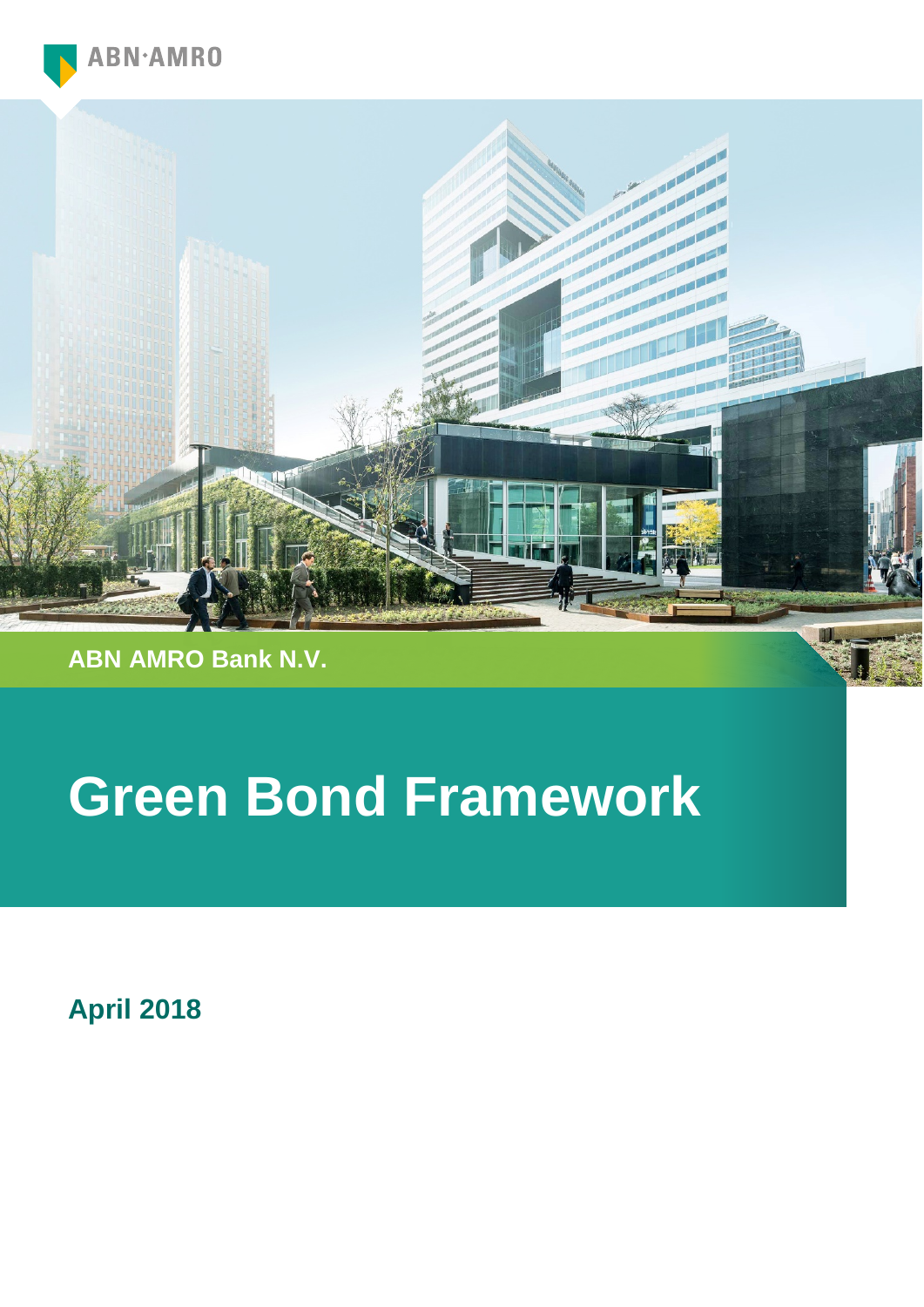# **Table of contents**

| 1            |                             | <b>Introduction</b>                                    | $\mathbf{2}$ |
|--------------|-----------------------------|--------------------------------------------------------|--------------|
| $\mathbf{2}$ | <b>Green Bond Framework</b> |                                                        |              |
|              | 2.1                         | Use of Proceeds                                        | 3            |
|              | $2.2^{\circ}$               | Process for Evaluation and Selection                   | 4            |
|              | 2.3                         | Management of Proceeds                                 | 5            |
|              | 2.4                         | <b>External Reporting</b>                              | 5            |
| 3            |                             | <b>External review</b>                                 | 6            |
|              |                             | Annex 1: Detailed Eligibility Criteria for Real Estate | 7            |
|              |                             | <b>Annex 2: Impact Reporting Indicators</b>            | 9            |
|              |                             | <b>Annex 3: Green Bonds Outstanding Report</b>         | 11           |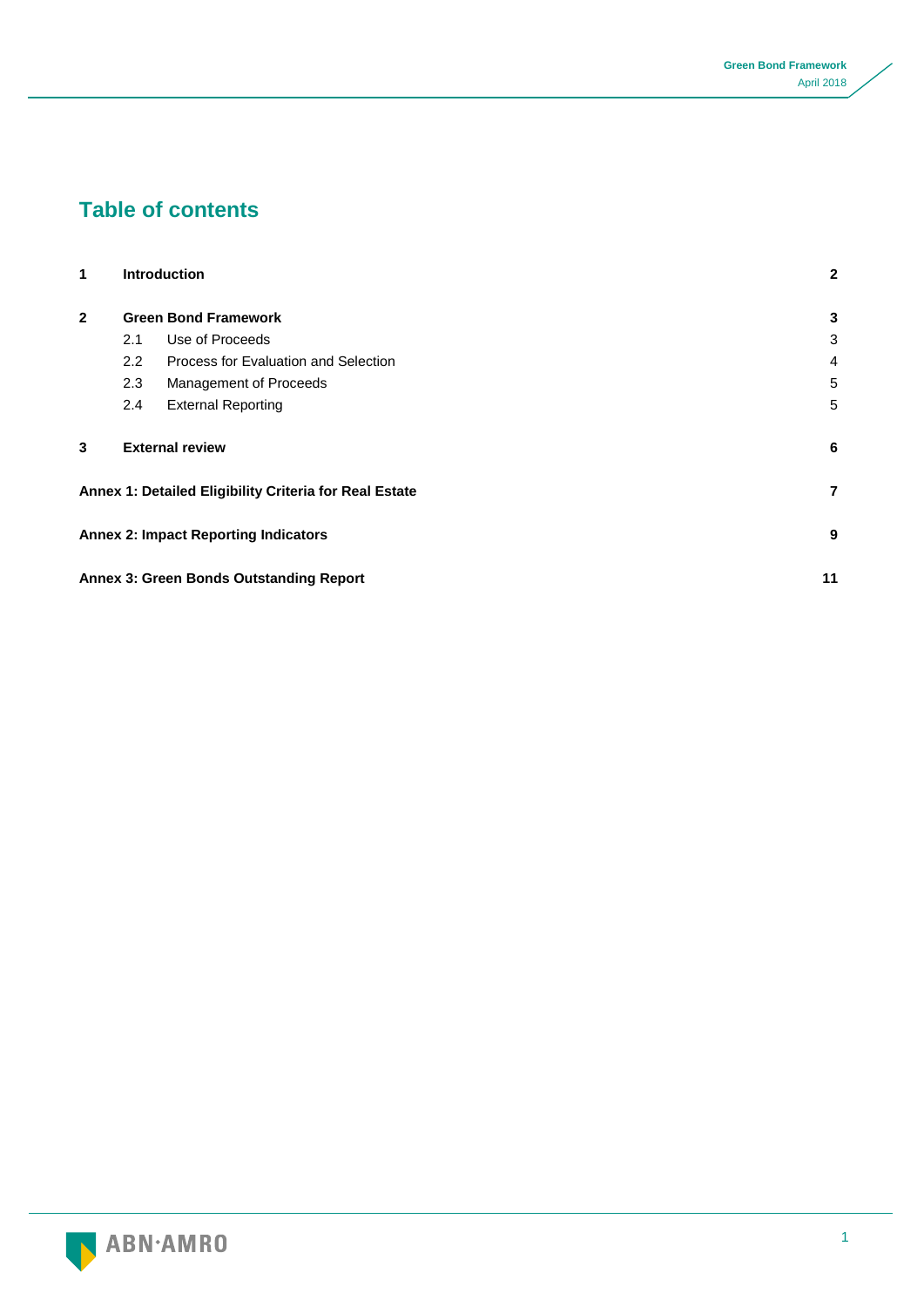# **1 Introduction**

A Green Bond is a debt instrument issued by ABN AMRO Bank N.V. ("ABN AMRO") whereby ABN AMRO commits itself to use the proceeds of the bond to finance or refinance specific sustainable asset categories.

Main drivers for issuing green bonds:

- **ABN AMRO is committed to making banking more sustainable as a better bank contributing to a better world and to** making sustainability an integral part of its business activities
- Green bonds create the perfect opportunity to connect sustainable parts of the business with dedicated investor demand
- ABN AMRO has set ambitious targets with regard to the financing of sustainable real estate and the circular economy. Issuing green bonds enables the bank to attract dedicated funding for these strategic focus areas
- By issuing green bonds focused on renewable energy and energy efficiency in the build environment, ABN AMRO, its clients and investors contribute to international greenhouse gas reduction targets
- ABN AMRO is continuously looking for diversification of its investor base and product range
- The internal green bond process promotes discussions on sustainability criteria in relation to business opportunities
- Applying specific sustainability criteria for green bond asset selection enables ABN AMRO to have strategic discussions with its clients on sustainability and their environmental and social impact

This document describes the Green Bond framework including all the steps taken by ABN AMRO in order to ensure that there is a robust process chain regarding the issuance and the maintenance of green bonds, including external reporting.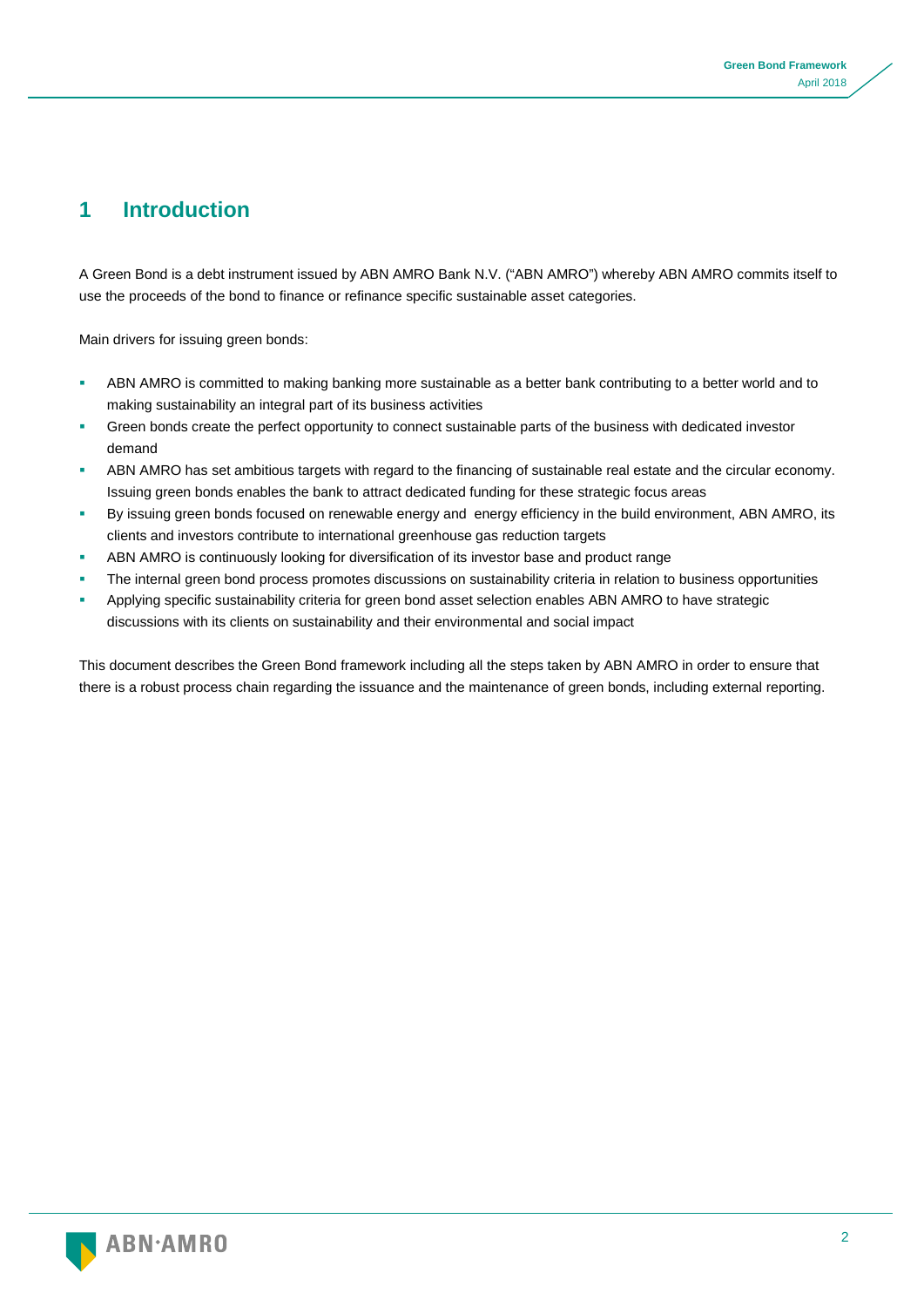# **2 Green Bond Framework**

The ABN AMRO Green Bond Framework ("the Framework") has the goal to ensure transparency, disclosure, integrity and quality of green bond issues. As ABN AMRO is a member of the Green Bond Principles (GBP), the framework is aligned with the GBP and other criteria where applicable, such as the standards of the Climate Bond Initiative. Going forward, ABN AMRO intends to develop it's Green Bond Framework in line with emerging best practices, such as a potential European Green Bond Standard (EU GBS) or any other relevant guidelines and (regulatory) requirements.

The ABN AMRO Green Bond Framework will be presented along the four core components of the GBP and includes commitments regarding external review, the document covers:

- 1. Use of Proceeds
- 2. Process for Evaluation and Selection
- 3. Management of Proceeds
- 4. Reporting
- 5. External review

## **2.1 Use of Proceeds**

An amount equivalent to the net proceeds of the bonds will be used exclusively to finance or refinance, in whole or in part, green bond eligible assets ("Eligible Assets") in the following categories:

- 1. Energy Efficiency
- 2. Renewable Energy
- 3. Eco-efficient and/or circular economy adapted products

## **In order to qualify as Eligible Assets, the assets are required to meet the below green bond eligibility criteria ("Eligibility Criteria"):**

| <b>Category</b> |                                                                                                        | <b>Eligibility Criteria</b> |                                                                                                                                                                                                                                  |  |
|-----------------|--------------------------------------------------------------------------------------------------------|-----------------------------|----------------------------------------------------------------------------------------------------------------------------------------------------------------------------------------------------------------------------------|--|
|                 | 1. Energy Efficiency                                                                                   |                             |                                                                                                                                                                                                                                  |  |
|                 | Green Buildings - Residential mortgage<br>loans for energy efficient buildings                         |                             | Mortgage loans to finance new Residential buildings, which comply with the Dutch Building<br>Decree 2012 <sup>1</sup> (Bouwbesluit 2012: Chapter 5 and NEN 7120) and for which the first<br>drawdown has occurred after 1-1-2015 |  |
|                 | Green Buildings - Commercial Real<br>Estate loans for energy efficient and/or<br>sustainable buildings |                             | Loans or investments to finance new and existing commercial real estate building projects<br>that comply with energy efficiency requirements and/or green building certification schemes<br>as further defined in Annex I        |  |
|                 | Energy Efficiency - Residential and<br>commercial real estate loans for energy<br>efficiency upgrades  |                             | Loans or investments to finance existing residential and commercial real estate building<br>projects where energy efficiency improvements of at least 30% have been - or will be -<br>made as further defined in Annex I         |  |

<span id="page-3-0"></span><sup>1</sup> Bouwbesluit 2012: Chapter 5 and NEN 7120. The NEN Criteria describes the term, definitions and the method to determine the indicator of energy performance of a building which results in an energy performance coefficient.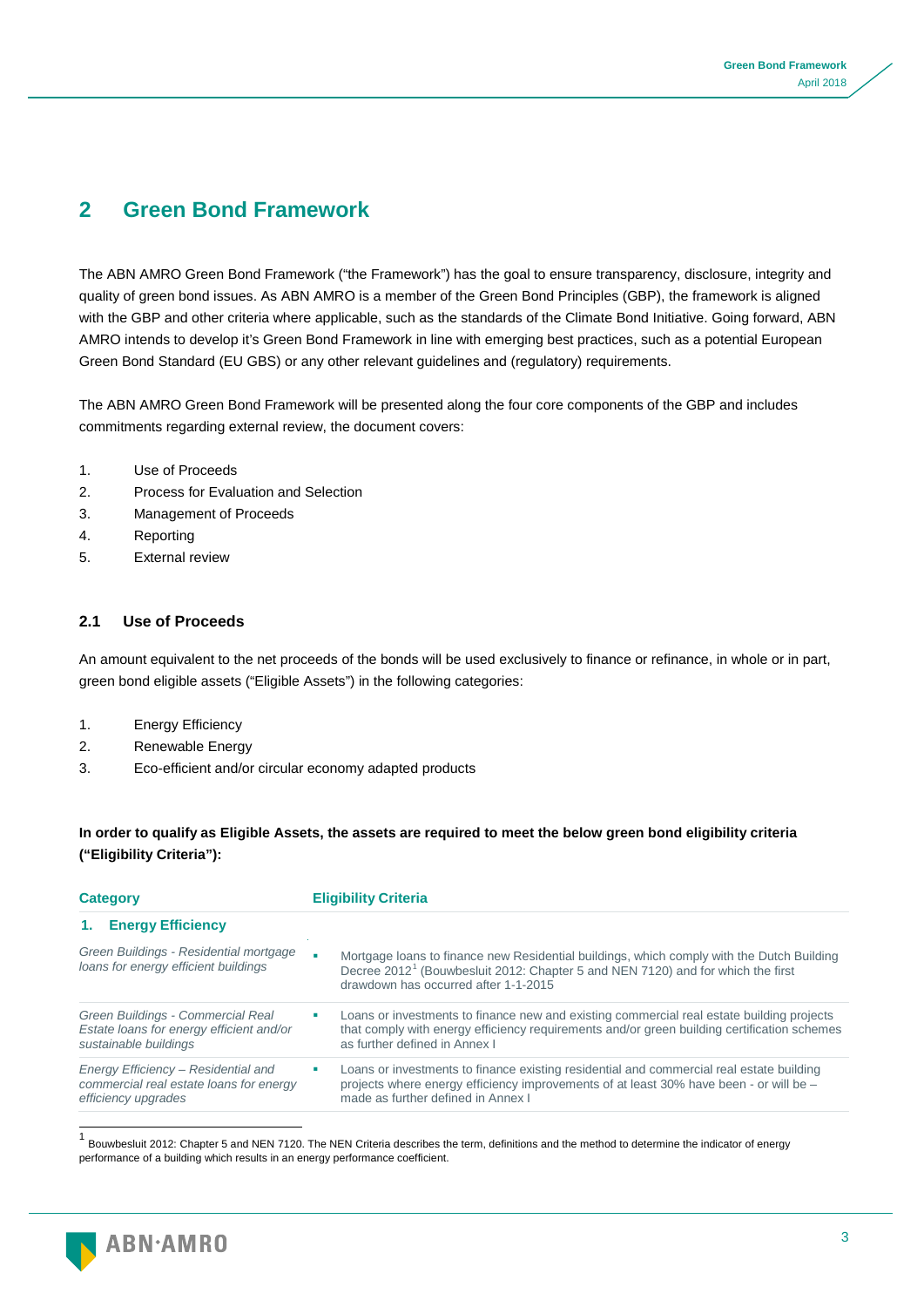| 2. Renewable Energy                                              |                                                                                                                                                                                                                                                                                                                                                                                                                                              |  |
|------------------------------------------------------------------|----------------------------------------------------------------------------------------------------------------------------------------------------------------------------------------------------------------------------------------------------------------------------------------------------------------------------------------------------------------------------------------------------------------------------------------------|--|
| Renewable Energy finance                                         | Loans or investments to finance the acquisition, development, construction and operation of<br>the following renewable energy sources:<br>Onshore and offshore wind energy<br>Solar energy<br>Geothermal energy<br><b>Tidal energy</b><br>Loans or investments fully dedicated to the operational production, manufacturing and<br>maintenance of the abovementioned renewable energy sources                                                |  |
| Retail Green Loans for renewable<br>energy and energy efficiency | 'GreenLoans' to finance renewable energy and energy efficiency improvements <sup>2</sup> to existing<br>residential property of retail clients originated by ABN AMRO or its affiliates and for which<br>the first drawdown has occurred after 1-1-2015                                                                                                                                                                                      |  |
| 3.                                                               | Eco-efficient and/or circular economy adapted products                                                                                                                                                                                                                                                                                                                                                                                       |  |
| Circular economy finance                                         | Loans or investments to finance activities, assets or projects focused on the development<br>٠<br>of the circular economy, i.e. circular product design, recycled inputs, product lifespan<br>extension, product utilisation and product take-back.<br>The activity, asset or project should have a positive environmental impact in terms of<br>reducing either carbon emissions, waste, material use, energy use or water use <sup>3</sup> |  |

Prior to issuance all changes in the Green Bond framework and Eligibility Criteria have been agreed with the head of the Sustainable Banking department.

## **2.2 Process for Evaluation and Selection**

Potential Eligible Assets are expected to comply with local laws and regulations, including any applicable regulatory environmental and social requirements. As part of the regular credit approval process, potential Eligible Assets are furthermore assessed against the environmental, social and ethical (ESE) criteria of [ABN AMRO's Sustainability Risk](https://www.abnamro.com/en/sustainable-banking/strategy-and-policy/sustainability-policy/index.html)  [Management Framework](https://www.abnamro.com/en/sustainable-banking/strategy-and-policy/sustainability-policy/index.html) where applicable.

The process for evaluation and selection is set up as follows:

- On at least a quarterly basis the business lines, as owners of the assets, will make a selection based on the Eligibility Criteria as described in paragraph 2.1. After selection each business line will provide a pre-defined report to Global Treasury Support
- Based on the information provided by the business lines, Treasury officers will review whether existing and new assets qualify as Eligible Assets
- Management of Treasury will review and approve allocations of bond proceeds to Eligible Assets on at least a quarterly basis

<span id="page-4-1"></span>

<span id="page-4-0"></span> <sup>2</sup> Energy efficiency improvements included can be solar water heating installations, alternative heating systems (pellet heating), heat pumps, floor, wall and roof insulation, energy efficient windows, doors and frames, heat recovery systems, EE pumps and fans, CO<sub>2</sub> controlled air ventilation systems, energy efficient boilers. More detailed information on https://www.greenloans.nl/besparen-lenen/verantwoord-lenen/waarvoor-kunt-u-uw-groene-lening-gebruiken <sup>3</sup> Fossil fuel related activities, assets or projects are excluded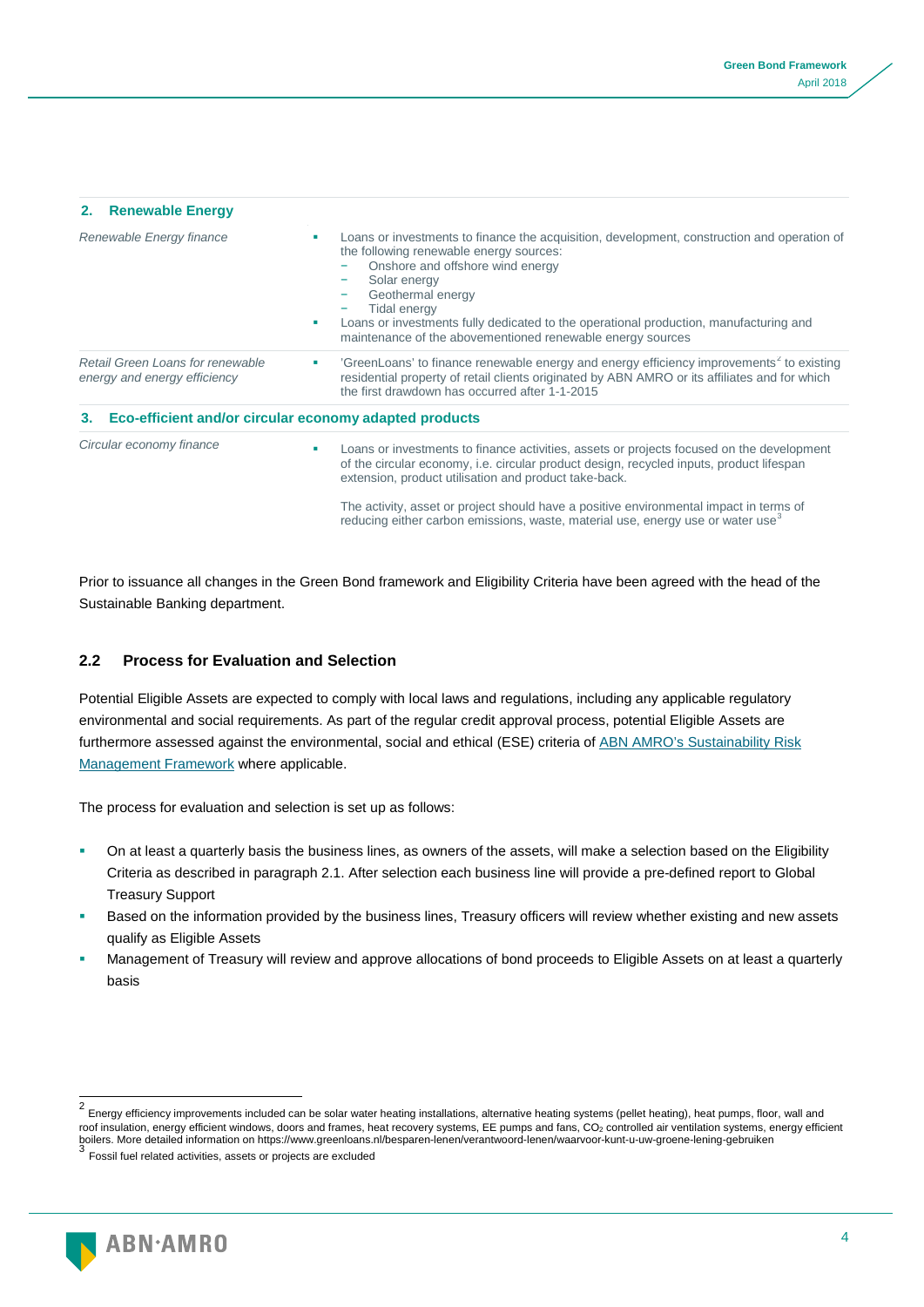## **2.3 Management of Proceeds**

The net proceeds of the outstanding bonds will be moved to a Green Bond portfolio. For as long as the Green Bonds are outstanding, ABN AMRO aims to allocate an amount equivalent to the net proceeds of the bonds towards Eligible Assets. Unallocated proceeds will be invested in short term Money Market products from Sovereigns, Supranationals, Agencies, Development Banks and Financial Institutions which are rated 'Prime' by oekom research AG.

Hereto, on at least a quarterly basis, Global Treasury Support will provide a proposal to the Management Team of Treasury for the distribution of an amount equivalent to these proceeds towards Eligible Assets or to be invested in short term Money Market products as explained above.

At the moment of issuance ABN AMRO seeks to ensure that the bond proceeds can be directed in full to the Eligible Assets by limiting the total issued amount of the bond proceeds to 80% of the Eligible Assets. On at least a quarterly basis, Global Treasury Support will review the reported Eligible Assets. In case loans or investments are no longer eligible or have been repaid early, ABN AMRO will make an effort to replace these assets with other Eligible Assets.

## **2.4 External Reporting**

#### **Use of Proceeds**

On a quarterly basis Global Treasury Support will prepare a Green Bonds Outstanding Report to update investors on the allocated assets (see Annex 3). This report provides information about:

- the allocated assets including a breakdown of exposure by type of assets
- the total outstanding of green bond transactions
- unallocated proceeds

Reporting will take place via ABN AMRO's corporate website [\(http://www.abnamro.com/greenbonds\)](http://www.abnamro.com/greenbonds)

#### **Impact reporting**

On an annual basis, ABN AMRO will provide an impact report. The methodologies and calculation model used to estimate the impact are developed by an independent external consultant. The results will be published via ABN AMRO's corporate website [\(http://www.abnamro.com/greenbonds\)](http://www.abnamro.com/greenbonds), including newsletters and/or sustainability reporting.

For an overview of impact reporting indicators please refer to Annex 2.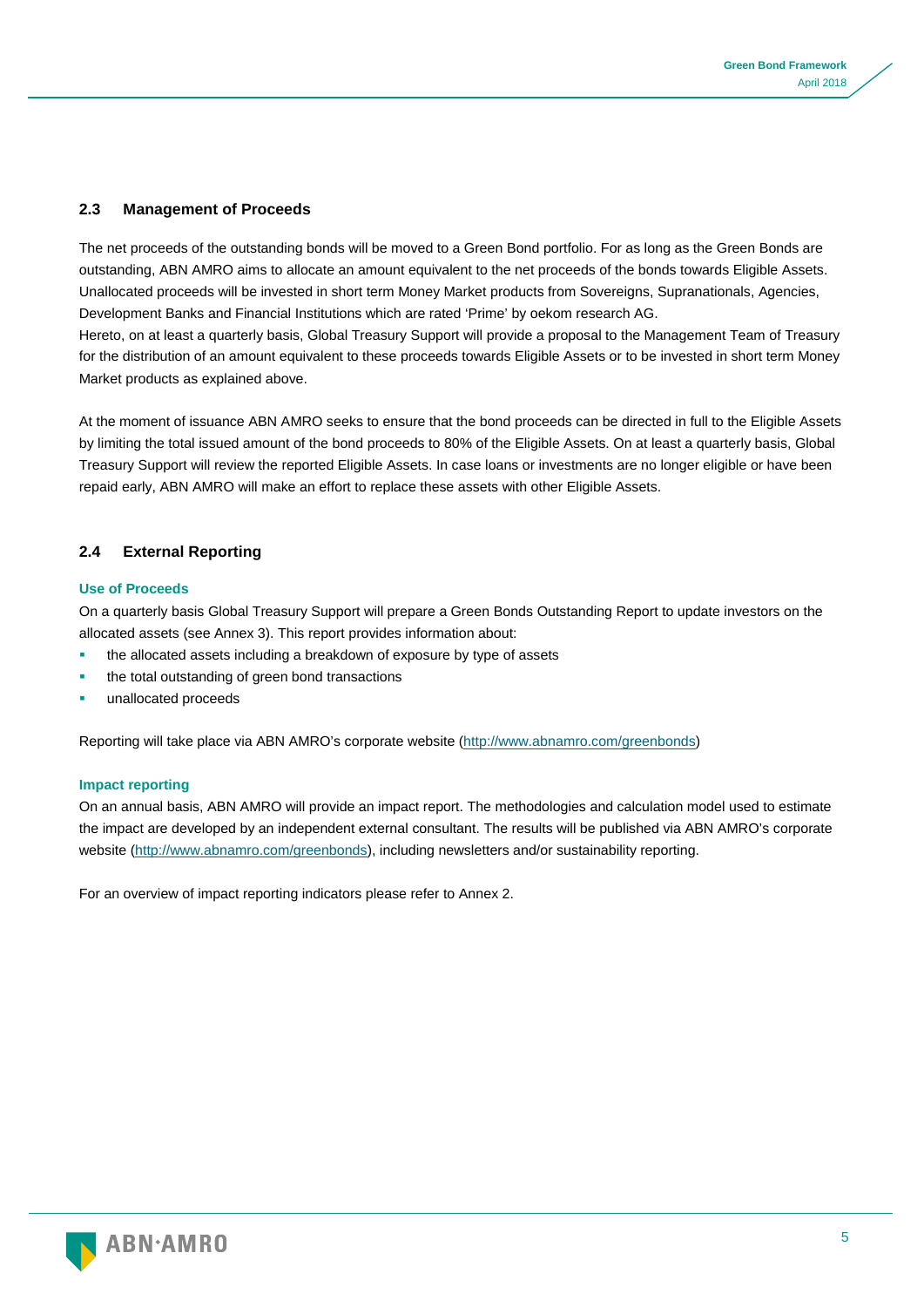## **3 External review**

#### **Consultant review**

To increase transparency, ABN AMRO will appoint an experienced and qualified sustainable second opinion provider who will assist with the issuance of the Green bond by verifying and confirming the sustainability added value of this bond and alignment with the Green Bond Principles.

#### **Verification**

ABN AMRO will appoint an external auditor to provide limited assurance on the use of proceeds of the outstanding green bonds. The external auditor will examine whether the proceeds of the bonds are either distributed to Eligible Assets or invested in approved financial instruments. This external audit will take place annually and the report will be published within 120 days after the annual results via the ABN AMRO website or sustainability reporting.

#### **Certification**

Subject to availability, ABN AMRO aims to obtain a certification of the Climate Bond Initiative (CBI) to confirm that allocated assets are selected in accordance with the independent standards, developed by CBI in conjunction with investors and NGOs. ABN AMRO will appoint a certified verifier of CBI to perform the verification.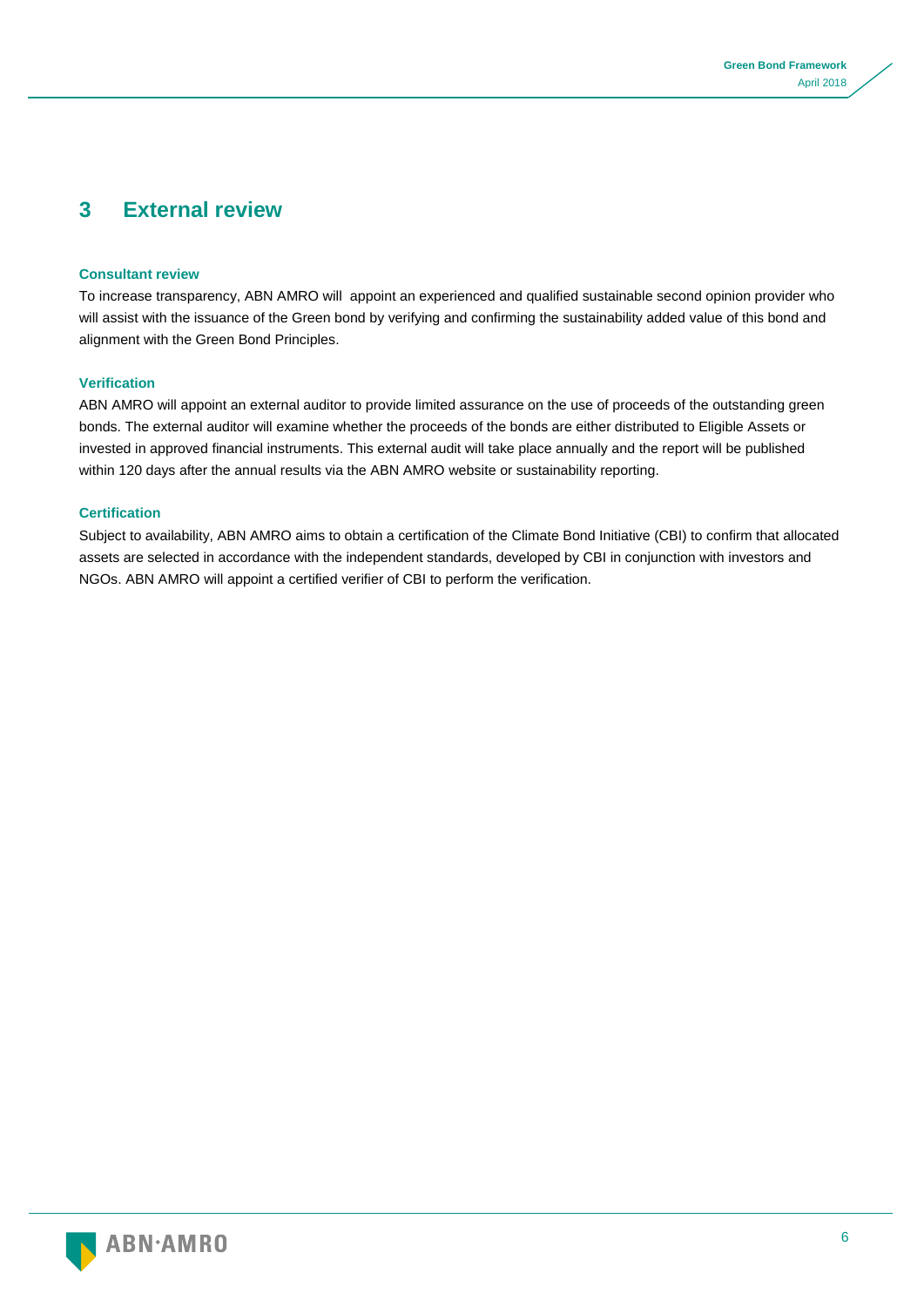# **Annex 1: Detailed Eligibility Criteria for Real Estate**

#### **1. Green Buildings – Commercial Real Estate loans for energy efficient and/or sustainable buildings**

Commercial Real Estate loans or investments for new and existing building projects in the asset classes offices, retail stores, residential housing projects, data centres, leisure and logistics, which fulfil the criteria below:

- (i) Loans or investments for which the first drawdown has occurred after 1-1-2015
- (ii) For existing and new building projects, projects which obtained an Energy performance Certificate as issued by RVO (Netherlands Enterprise Agency, which is the executive body for the implementation of the EU Energy Performance of Buildings Directive in the Netherlands) with a minimum Energy Performance labelled "A" or better (currently ranging up to A++++ and down to G)
- (iii) For new building projects, the projects should have received an environmental certification, or will receive such a certification within six months after completion of the project. The certificates per asset class and potentially additional sustainability requirements are defined below:

#### **i. Offices:**

- Premises with gross floor area > 5,000m<sup>2</sup> have at least a BREEAM<sup>[4](#page-7-0)</sup> 'Very Good' or LEED<sup>[5](#page-7-1)</sup> 'Gold' or GPR<sup>[6](#page-7-2)</sup> Building score of "[7](#page-7-3).5" or RVO Green funds sustainable buildings funding scheme  $2010<sup>7</sup>$
- Premises with gross floor area < 5,000 $m^2$  have at least a BREEAM 'Very Good' or LEED 'Gold' indicative label or GPR Building score of "7.5" or RVO Green funds sustainable buildings funding scheme 2010
- Accessibility by public transport: located a maximum of 1km from two or more public transport modalities (bus, metro, train)

#### **ii. Retail stores, Logistics, Data centres, Leisure:**

- Premises with gross floor area >  $5.000m^2$  have at least a BREEAM 'Very Good' or LEED 'Gold' completion certificate or GPR Building score of "7.5" or RVO Green funds sustainable buildings funding scheme 2010
- Premises with gross floor area < 5,000m<sup>2</sup> have at least a BREEAM 'Very Good' or LEED 'Gold' indicative label or GPR Building score of "7.5" or RVO Green funds sustainable buildings funding scheme 2010

<span id="page-7-3"></span><span id="page-7-2"></span><sup>&</sup>lt;sup>b</sup> GPR Building rating assesses both the environmental impact, energy performance and the design quality of new and existing buildings on five indicators<br>The RVO Green funds scheme sustainable building 2010 or 'Regeling g green project framework and managed by RVO. The guidelines include focus on energy performance of the building but also includes a focus on sustainable produced wood in line governmental guidelines. The criteria are in line with Appendix 1, which relates to article 2, part h, sub 5. (Bijlage 1, behorende bij artikel 2, onderdeel h, onder 5°, van de Regeling groenprojecten 2010)



<span id="page-7-0"></span> <sup>4</sup> BREEAM® is an environmental assessment method and rating system for buildings launched in 1990. BREEAM sets a standard for best practice in sustainable building design, construction and operation and a measure of a building's environmental performance. It encourages designers, clients and others to think about low carbon and low impact design, minimizing the energy demands created by a building before considering energy efficiency and low carbon technologies (please see www.breeam.org for more information)

<span id="page-7-1"></span>LEED® or Leadership in Energy & Environmental Design, is a green building certification program that recognizes best-in-class building strategies and practices. To receive LEED certification, building projects satisfy prerequisites and earn points to achieve different levels of certification. Prerequisites and credits differ for each rating system, and teams choose the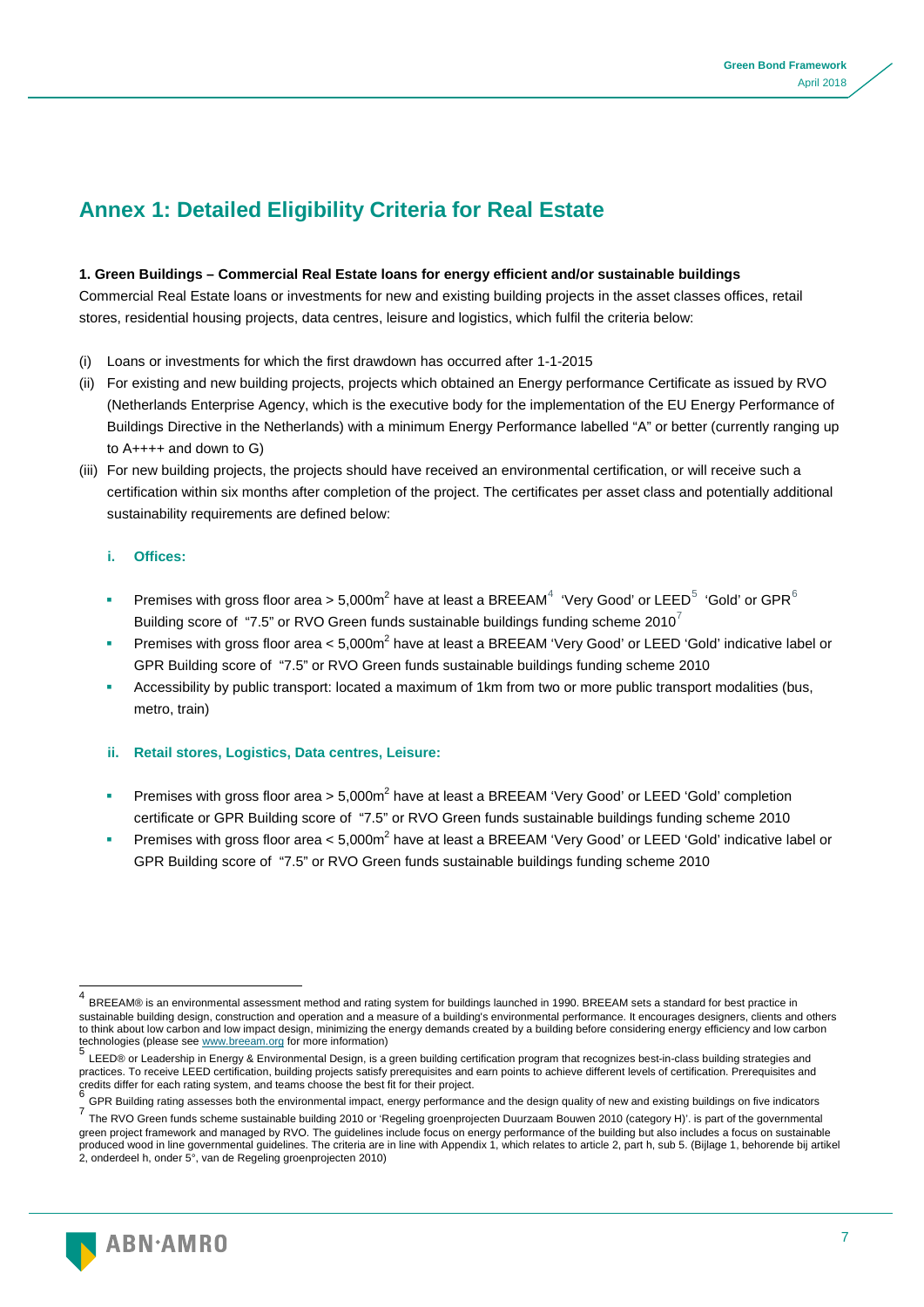#### **2. Energy Efficiency – Residential and commercial Real Estate loans for energy efficiency upgrades**

Loans or investments for existing building projects in the asset classes offices, retail stores, residential housing projects, data centres, leisure and logistics, where efficiency improvements have been - or will be- made, which fulfil the criteria below:

- (i) Loans or investments for which the first drawdown has occurred after 1-1-2015
- (ii) The emissions reduction of the property per square meter across the portfolio is 30% or higher for bonds with a tenor of 5 year. For longer maturities, the average required emissions reduction increases with 0.8% per year
- (iii) In case of building transformation  $^8$  $^8$  or a renovation that changes the characteristics of the building in such a way that a reliable calculation of energy efficiency improvement is not possible or relevant, the energy emissions reduction of the project will be evidenced by an Energy Performance Certificate labelled "A", issued by RVO (Netherlands Enterprise Agency, Rijksdienst voor Ondernemend Nederland[, www.rvo.nl\)](http://www.rvo.nl/) for the respective asset class
- (iv) In case the renovation or transformation is not finalized yet, indicative measures will be used and a final EPC will be required six months after completion of the renovation/transformation
- (v) The energy reduction of the energy efficiency improvements will be determined by an independent EPA advisor in accordance with the requirements of the Energy Performance of Buildings Directive (EPBD) of the European Union. In the Netherlands, the EPA advisor needs to be certified in accordance with the BRL9500 for the respective asset class (NL-EPBD process certificate). The assessment is based on the definitions, methodology and calculation methods as set out in the national norm NEN7120 and ISSO 75.3 (where applicable) or its successors. In case a sensible calculation cannot be provided, an expert opinion on the expected Energy usage/CO<sub>2</sub> reduction can be used

The expected emission reduction will be calculated based on the expected energy reduction, the energy mix and the Dutch greenhouse gas conversion factors for electricity of undefined energy source and natural gas (derived from the Dutch CO<sub>2</sub>database available a[t www.co2emissiefactoren.nl\)](http://www.co2emissiefactoren.nl/)

<span id="page-8-0"></span> <sup>8</sup> Transformation means the change of vacant or old buildings into a new function. Well known examples of transformation are the transformation of old factories or office buildings into apartments

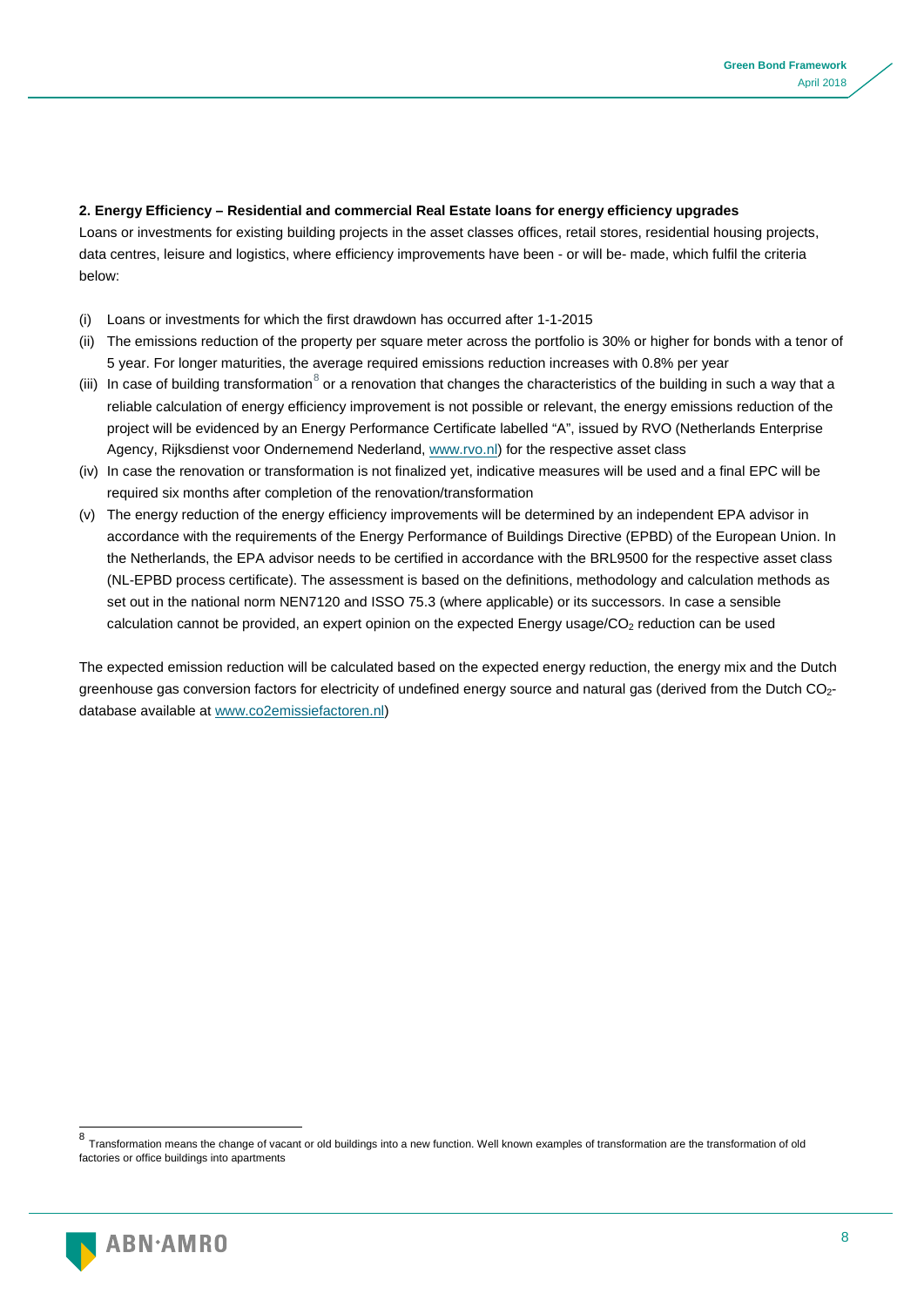# **Annex 2: Impact Reporting Indicators**

#### **Energy Efficiency (Green Buildings – Residential mortgages):**

- Percentage of residential buildings for which primary energy consumption is below 70 kWh/m<sup>2</sup>
- Percentage of residential buildings that comply with the Dutch Building Decree 2012 (Bouwbesluit 2012: Chapter 5 and NEN 7120)
- Distribution of Energy Performance Coefficient levels among the buildings
- **Average energy consumption of residential buildings (in kWh/m<sup>2</sup>) financed through the loans compared to the average** energy consumption of residential buildings in the Netherlands
- Average CO<sub>2</sub> emissions of residential buildings (in g/m<sup>2</sup>) financed through the loans compared to the average CO<sub>2</sub> emissions of residential buildings in the Netherlands (based on the carbon intensity of the Dutch energy mix)

#### **Energy Efficiency (Green Buildings - Commercial real estate)**

- Percentage of residential buildings that comply with the Dutch Building Decree 2012 (Bouwbesluit 2012: Chapter 5 and NEN 7120)
- Distribution of Energy Performance Coefficient levels and Energy Performance Certifications ("Energy labels") among the buildings
- Percentage of offices that are located within a maximum of 1 km from two or more modalities of public transport (newly constructed buildings)
- Average annual energy consumption of residential buildings, offices, retail stores and/or logistics centres (in kWh/m<sup>2</sup>) compared to average energy consumption per residential building, office space or retail store in the Netherlands
- Average CO<sub>2</sub> emissions of residential buildings, offices, retail stores and/or logistics centres (in g/m<sup>2</sup>) financed through the loans compared to the average  $CO<sub>2</sub>$  emissions of equivalent buildings in the Netherlands (based on the carbon intensity of the Dutch energy mix)
- Percentage of building projects with gross floor areas bigger than 5,000  $m^2$  which have at least a BREEAM "Very Good" or LEED "Gold" completion certificate (newly constructed buildings) or GPR Building score of "7.5" or RVO Green funds sustainable buildings funding scheme 2010
- Percentage of building projects with gross floor areas smaller than 5,000 m<sup>2</sup> which have at least a BREEAM "Very Good" or LEED "Gold" indicative label (newly constructed buildings) or GPR Building score of "7.5" or RVO Green funds sustainable buildings funding scheme 2010

#### **Energy Efficiency (Energy Efficiency - Residential and commercial real estate upgrades)**

- Percentage of expected and, if available, realized CO2 emission reduction related to the upgrade/renovation of commercial and/or residential real estate
- Distribution of Energy Performance Certificate issued by RVO (Netherlands Enterprise Agency, Rijksdienst voor Ondernemend Nederland) before and after the energy efficiency upgrade, except in case of transformation projects. For the latter only the final Energy Performance Certificate will be reported.

#### **Renewable Energy (Renewable energy finance)**

- Installed renewable energy capacity in MW or GW
- Expected (P50) or actual annual renewable energy generation in MWh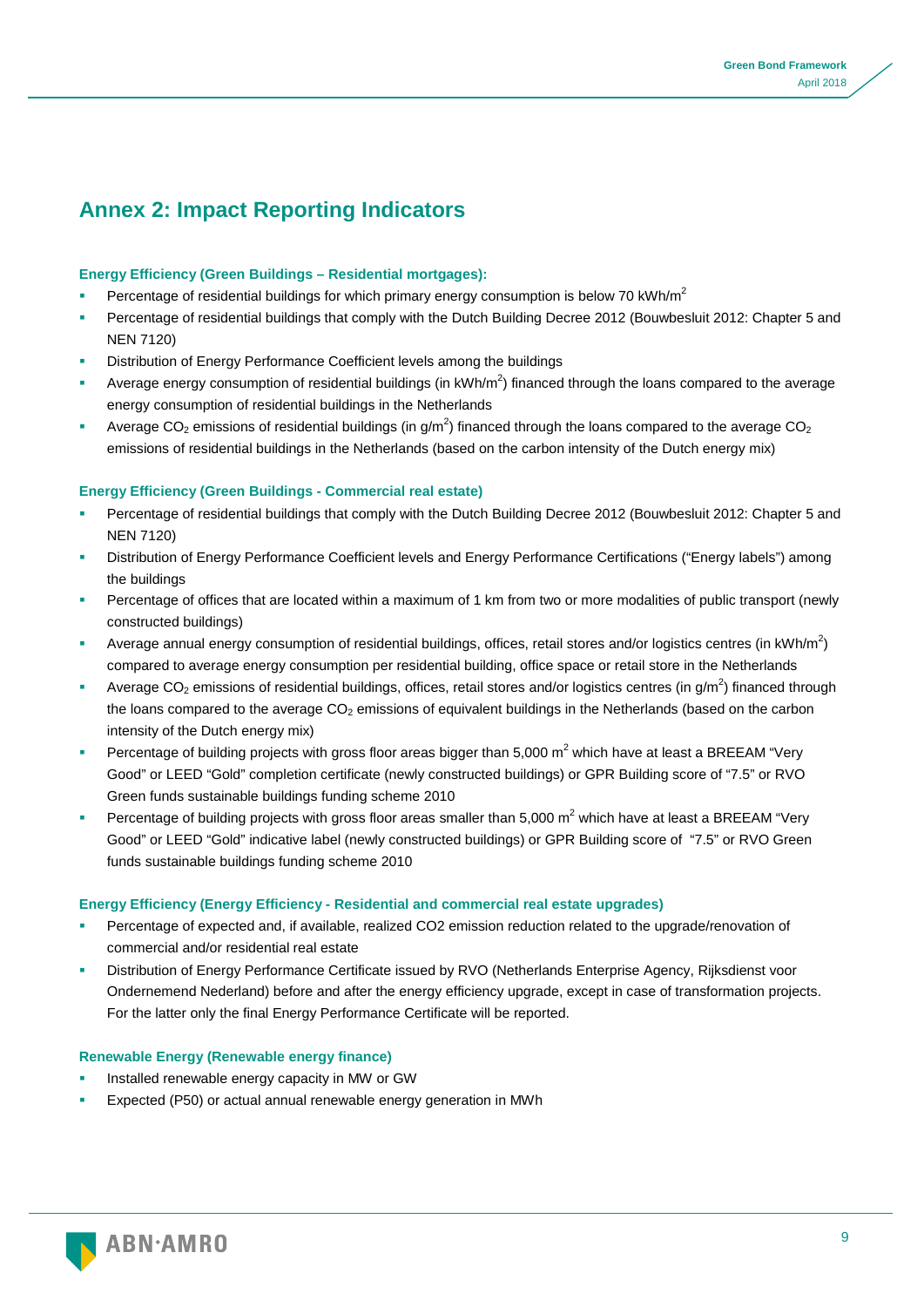Annual avoidance of CO<sub>2</sub>-emissions in g related to the loans as well as expected avoidance of CO<sub>2</sub>-emissions related to these loans within 25 years (based on above energy production and average carbon intensity of the relevant country's energy mix)

#### **Renewable Energy (Retail Green Loans)**

- Expected annual energy production of solar panels installed (in kWh) as well as total energy production of solar panels installed (in kWh) within 25 years based on actual data from previous years and expected averages for future years
- Annual avoidance of  $CO_2$ -emissions in g related to these loans as well as avoidance of  $CO_2$ -emissions in g related to these loans within 25 years (based on above energy production and average carbon intensity of the Dutch energy mix)

#### **Eco-efficient and/or circular economy adapted products (Circular Economy finance)**

- Total loan amount allocated
- Number of loans and average amounts
- Loans per Circular Economy finance category, i.e. circular product design, recycled inputs, lifespan extension, product utilisation and product take-back
- Selected project case studies
- If available impact indicators for selected case studies (e.g. reduction of carbon emissions, waste, material use, energy use or water use)

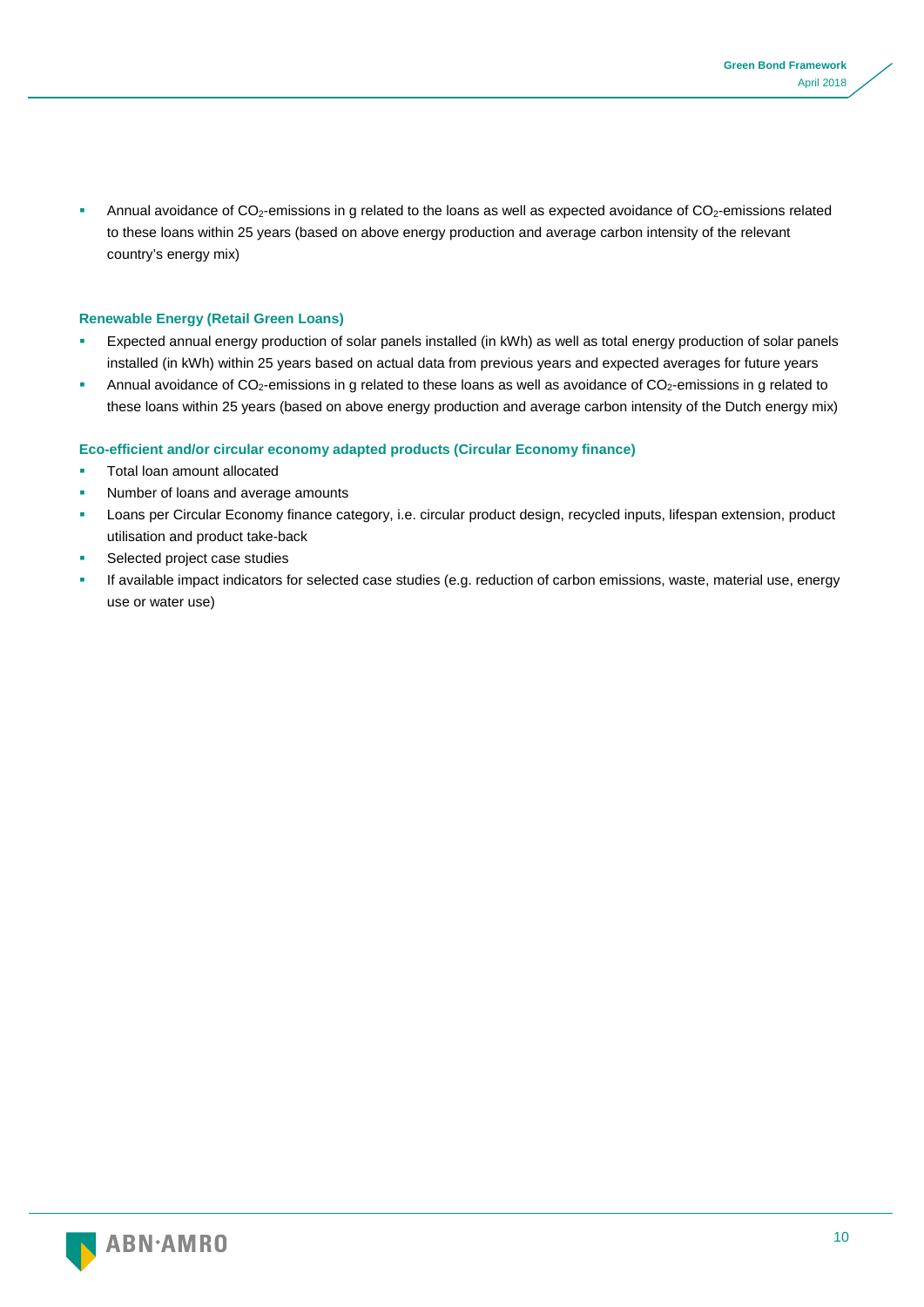# **Annex 3: Green Bonds Outstanding Report**

ABN AMRO Bank N.V. Green Bonds Outstanding Report As of [date / month / year] Amounts in [EUR] millions

#### **Net Proceeds from Note Issuance**

ABN AMRO Bank [x]% Notes Due [dd/mm/yyyy] 50

## **Use of Proceeds as of [date / month / year]**

| <b>Asset Area</b>                                            | <b>Asset Category</b>                              | <b>Current Amount</b><br>Funded ([EUR] million) |
|--------------------------------------------------------------|----------------------------------------------------|-------------------------------------------------|
| 1. Energy efficiency                                         | Residential mortgages                              | 15                                              |
| 2. Energy efficiency                                         | Commercial real estate                             | 10                                              |
| 3. Energy efficiency                                         | Residential and commercial real estate<br>upgrades | 5                                               |
| 4. Renewable energy                                          | Renewable energy finance                           | 10 <sup>°</sup>                                 |
| 5. Renewable energy                                          | Retail Green Loans                                 | 5                                               |
| 6. Eco-efficient and/or circular economy<br>adapted products | Circular economy finance                           | 5                                               |

## **Total Use of Proceeds 50**

| <b>Percentage of Note Proceeds Funding Eligible Assets</b>              | 100% |
|-------------------------------------------------------------------------|------|
| <b>Excess Net Proceeds invested in short-term financial instruments</b> |      |